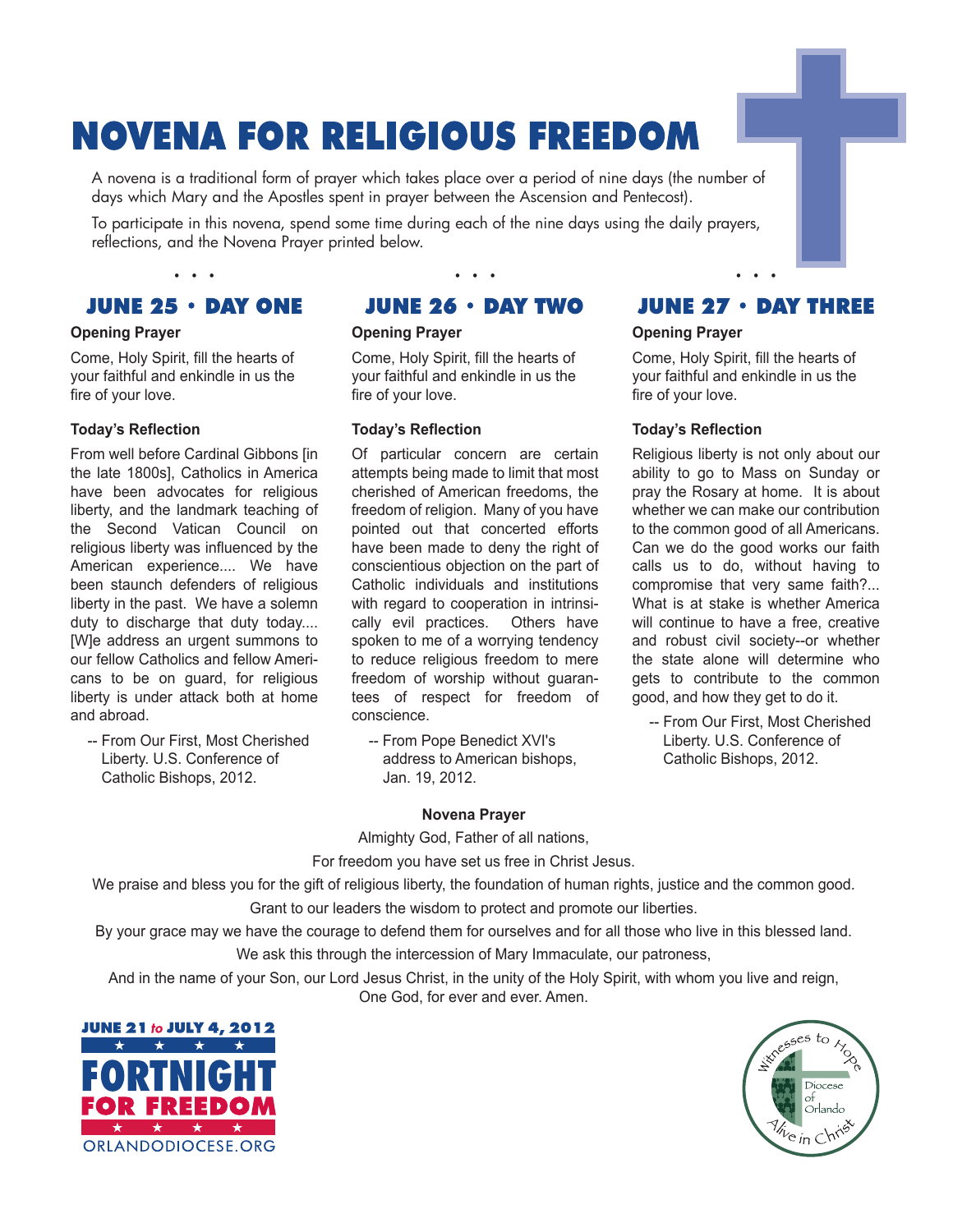# **NOVENA FOR RELIGIOUS FREEDOM**

A novena is a traditional form of prayer which takes place over a period of nine days (the number of days which Mary and the Apostles spent in prayer between the Ascension and Pentecost).

To participate in this novena, spend some time during each of the nine days using the daily prayers, reflections, and the Novena Prayer printed below.

# **JUNE 28 · DAY FOUR**

• • •

## **Opening Prayer**

Come, Holy Spirit, fill the hearts of your faithful and enkindle in us the fire of your love.

#### **Today's Reflection**

George Washington wrote that "the establishment of civil and religious liberty was the motive that induced me to the field of battle." Thomas Jefferson assured the Ursuline Sisters--who had been serving a mostly non-Catholic population by running a hospital, an orphanage, and schools in Louisiana since 1727--that the principles of the Constitution were a "sure guarantee" that their ministry would be free "to govern itself according to its own voluntary rules, without interference from the civil authority."

-- From Our First, Most Cherished Liberty. U.S. Conference of Catholic Bishops, 2012.

## **JUNE 29 · DAY FIVE**

• • •

## **Opening Prayer**

Come, Holy Spirit, fill the hearts of your faithful and enkindle in us the fire of your love.

## **Today's Reflection**

The civil rights movement was an essentially religious movement, a call to awaken consciences.... In his famous Letter from Birmingham Jail in 1963, Rev. Martin Luther King Jr. boldly said, "The goal of America is freedom.... I would agree with St. Augustine that 'an unjust law is no law at all'.... How does one determine when a law is just or unjust? A just law is a man-made code that squares with the moral law or the law of God. An unjust law is a code that is out of harmony with the moral law."

-- From Our First, Most Cherished Liberty. U.S. Conference of Catholic Bishops, 2012.

## **JUNE 30 · DAY SIX**

• • •

## **Opening Prayer**

Come, Holy Spirit, fill the hearts of your faithful and enkindle in us the fire of your love.

## **Today's Reflection**

It is a sobering thing to contemplate our government enacting an unjust law. An unjust law cannot be obeyed. In the face of an unjust law, an accommodation is not to be sought, especially by resorting to equivocal words and deceptive practices. If we face today the prospect of unjust laws, then Catholics in America, in solidarity with our fellow citizens, must have the courage not to obey them. No American desires this. No Catholic welcomes it. But if it should fall upon us, we must discharge it as a duty of citizenship and an obligation of faith.

-- From Our First, Most Cherished Liberty. U.S. Conference of Catholic Bishops, 2012.

#### **Novena Prayer**

Almighty God, Father of all nations,

For freedom you have set us free in Christ Jesus.

We praise and bless you for the gift of religious liberty, the foundation of human rights, justice and the common good. Grant to our leaders the wisdom to protect and promote our liberties.

By your grace may we have the courage to defend them for ourselves and for all those who live in this blessed land. We ask this through the intercession of Mary Immaculate, our patroness,

And in the name of your Son, our Lord Jesus Christ, in the unity of the Holy Spirit, with whom you live and reign, One God, for ever and ever. Amen.